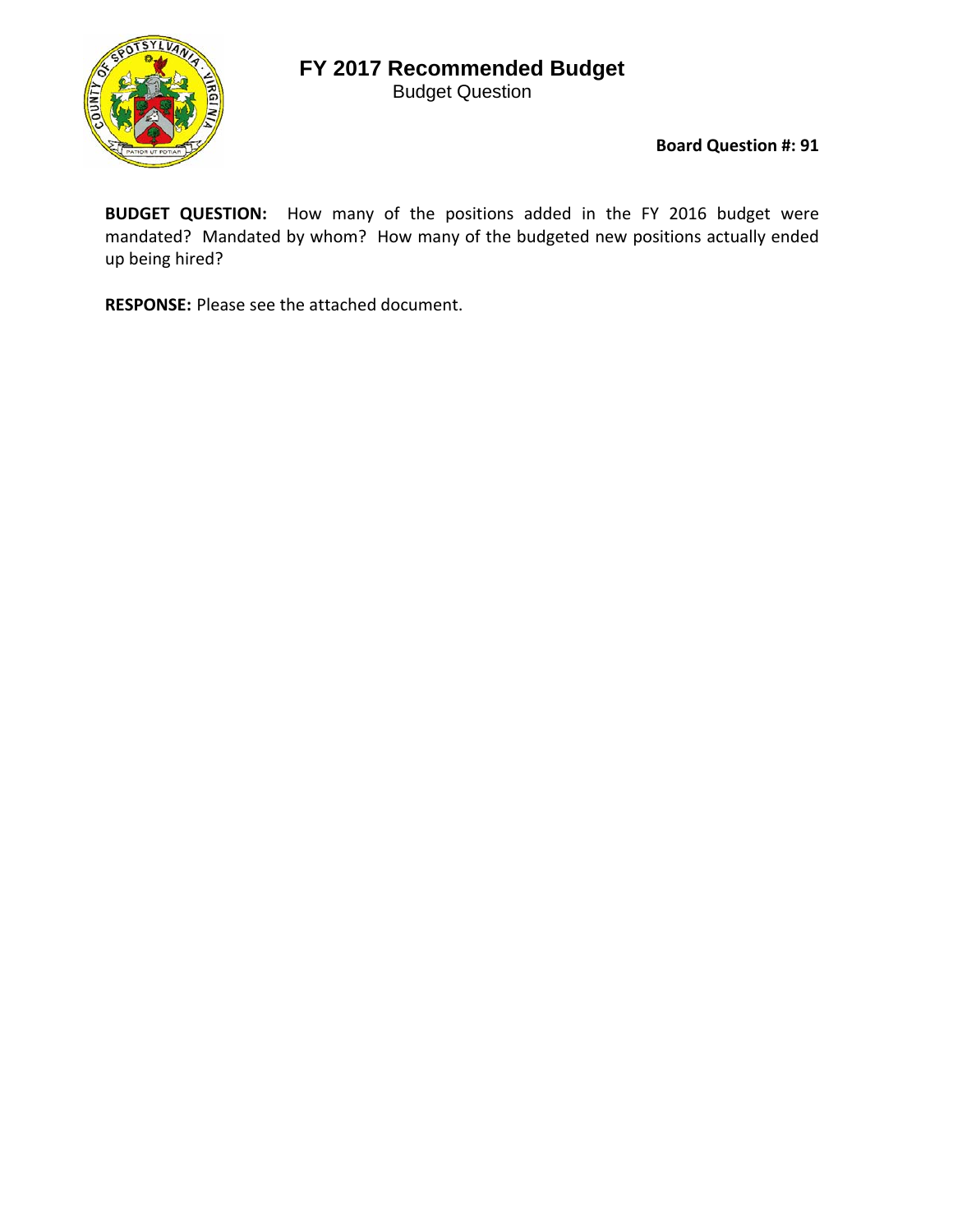## **Spotsylvania County Public Schools FY 2016 Adopted Positions**

|                |                                        |                        |                                                                                                                                                        | <b>Mandated? If</b>       |                       |
|----------------|----------------------------------------|------------------------|--------------------------------------------------------------------------------------------------------------------------------------------------------|---------------------------|-----------------------|
|                | <b>Position Description</b>            |                        | Rationale                                                                                                                                              | <b>Mandated by Whom?</b>  | <b>Hiring Status?</b> |
| <b>FTE</b>     |                                        | <b>Budget Category</b> |                                                                                                                                                        |                           |                       |
|                |                                        |                        |                                                                                                                                                        |                           |                       |
|                |                                        |                        |                                                                                                                                                        |                           |                       |
|                |                                        |                        |                                                                                                                                                        | Based on the staffing     |                       |
|                |                                        |                        |                                                                                                                                                        | standards and related     |                       |
|                |                                        |                        |                                                                                                                                                        | services afforded to      |                       |
|                |                                        |                        |                                                                                                                                                        | students under the        |                       |
|                |                                        |                        |                                                                                                                                                        | Virginia Regulations      |                       |
|                |                                        |                        |                                                                                                                                                        | Governing Programs        |                       |
|                |                                        |                        |                                                                                                                                                        | for Students with         |                       |
|                |                                        |                        |                                                                                                                                                        | Disabilities the          |                       |
|                |                                        |                        |                                                                                                                                                        | position fulfills a       |                       |
|                |                                        |                        |                                                                                                                                                        | required mandate.         |                       |
|                |                                        |                        |                                                                                                                                                        |                           |                       |
|                |                                        |                        |                                                                                                                                                        | The mandates for the      |                       |
|                |                                        |                        |                                                                                                                                                        | Virginia Regulations      |                       |
|                |                                        |                        |                                                                                                                                                        | come directly from the    |                       |
|                |                                        |                        | The division's current social worker ratio is approximately 1:1500. Currently for the 2015-16 school year, the SSW team has served 1039 students,      | Federal Law as            |                       |
|                |                                        |                        | with 498 being intensive cases. The current average caseload is 61per SSW. Moreover, enhanced support to Schools and Families in the area of           | defined by the            |                       |
|                |                                        |                        | Mental Health will yield increased Instructional Outcomes for Students: (1) Wrap Around services that support the physical and mental health of        | Individuals with          |                       |
|                |                                        |                        | students and families. (2) Increased awareness and transfer of skills to school staff in recognizing and responding to mental health needs.(3)         | Disabilities and          |                       |
|                |                                        |                        | Prevention services to support increased school performance and community connections. This position is budgeted on the Masters 10 month               | Improvement in            |                       |
|                | Social Worker                          | nstruction             | teacher scale.                                                                                                                                         | Education Act (IDEA)      | Filled                |
|                |                                        |                        |                                                                                                                                                        |                           |                       |
|                |                                        |                        |                                                                                                                                                        |                           |                       |
|                |                                        |                        |                                                                                                                                                        |                           |                       |
|                |                                        |                        |                                                                                                                                                        | Based on the staffing     |                       |
|                |                                        |                        |                                                                                                                                                        | standards and related     |                       |
|                |                                        |                        |                                                                                                                                                        | services afforded to      |                       |
|                |                                        |                        |                                                                                                                                                        | students under the        |                       |
|                |                                        |                        |                                                                                                                                                        | Virginia Regulations      |                       |
|                |                                        |                        |                                                                                                                                                        | <b>Governing Programs</b> |                       |
|                |                                        |                        |                                                                                                                                                        | for Students with         |                       |
|                |                                        |                        |                                                                                                                                                        | Disabilities the          |                       |
|                |                                        |                        |                                                                                                                                                        | position fulfills a       |                       |
|                |                                        |                        |                                                                                                                                                        | required mandate.         |                       |
|                |                                        |                        |                                                                                                                                                        | The mandates for the      |                       |
|                |                                        |                        |                                                                                                                                                        | Virginia Regulations      |                       |
|                |                                        |                        |                                                                                                                                                        | come directly from the    |                       |
|                |                                        |                        | Currently, SCPS has an average school psychologist to student ratio of 1 to 2,165. A three year review of evaluation data indicates that our School    |                           |                       |
|                |                                        |                        | Psychological team completes about 555 evaluations a year. Additionally, SCPS has not met the state requirement through Indicators 9 and 10            | Federal Law as            |                       |
|                |                                        |                        | regarding on time initial evaluations for Special Education. These two positions will assist with meeting the needs of the existing students, but also | defined by the            |                       |
|                |                                        |                        | play a role as the OSSS leadership expands services in the following areas: (1) Creating a service delivery model that supports interdisciplinary      | Individuals with          |                       |
|                |                                        |                        | practices to support schools and families. (2) Increasing awareness and transfer of skills to school staff in recognizing and responding to mental     | Disabilities and          |                       |
|                |                                        |                        | health needs.(3) Providing prevention services to support increased school performance and community connections. These positions are                  | Improvement in            |                       |
| 2              | Psychologists                          | Attendance & Health    | budgeted on a Masters 10 month teacher scale with a \$2,645.00 addendum for psychologist.                                                              | Education Act (IDEIA)     | Filled                |
|                |                                        |                        |                                                                                                                                                        |                           |                       |
|                |                                        |                        |                                                                                                                                                        |                           |                       |
|                |                                        |                        |                                                                                                                                                        |                           |                       |
| 1              | Speech Therapists                      |                        |                                                                                                                                                        | Based on the staffing     | Filled                |
| $\overline{2}$ | <b>ECSE Teachers</b>                   |                        |                                                                                                                                                        | standards and related     | Filled                |
|                |                                        |                        |                                                                                                                                                        | services afforded to      |                       |
|                |                                        |                        |                                                                                                                                                        | students under the        |                       |
| 2              | 2.0 ECSE Paras                         |                        |                                                                                                                                                        | Virginia Regulations      | Filled                |
|                |                                        |                        | These positions are needed to assist with the growing needs in Special Education and to ensure that the division complies with federal and state       | <b>Governing Programs</b> |                       |
| 2              | 1.0 ES AUT Teacher and 1.0 ES AUT Para |                        | mandates. In SCPS, we follow the state staffing standard which affords us the ability to serve students with disabilities in a blended model of        | for Students with         | Filled                |
|                |                                        |                        | general education collaborative services and self-contained services, with case managers having not more than 20 points per caseload. Points are       |                           |                       |
|                |                                        | Instruction            | assigned by the state according to the following: disability category, paraprofessional support, inclusion or self-contained services, and the         | Disabilities the          |                       |
|                |                                        |                        | content(s) being delivered. Points can range from 1.0 to 3.3 depending on the various factors taken into consideration. SCPS has experienced a         | position fulfills a       |                       |
|                |                                        |                        | significant increase in the number of students with disabilities served and in the severity of impact of the disabilities. Over the past 3 years,      | required mandate.         |                       |
|                |                                        |                        | according to our December 1st Child Count Data, our child count has increased by 123 students. The Speech Therapist is budgeted to include a           | The mandates for the      |                       |
|                |                                        |                        | \$2,645 addendum for all speech therapists.                                                                                                            | Virginia Regulations      |                       |
|                |                                        |                        |                                                                                                                                                        | come directly from the    |                       |
|                |                                        |                        |                                                                                                                                                        | Federal Law as            |                       |
|                |                                        |                        |                                                                                                                                                        | defined by the            |                       |
|                |                                        |                        |                                                                                                                                                        | Individuals with          |                       |
|                |                                        |                        |                                                                                                                                                        | Disabilities and          |                       |
|                |                                        |                        |                                                                                                                                                        | Improvement on            |                       |
| 2              | 1.0 MS AUT Teacher and 1.0 MS AUT Para |                        |                                                                                                                                                        | Education Act (IDEIA).    | Filled                |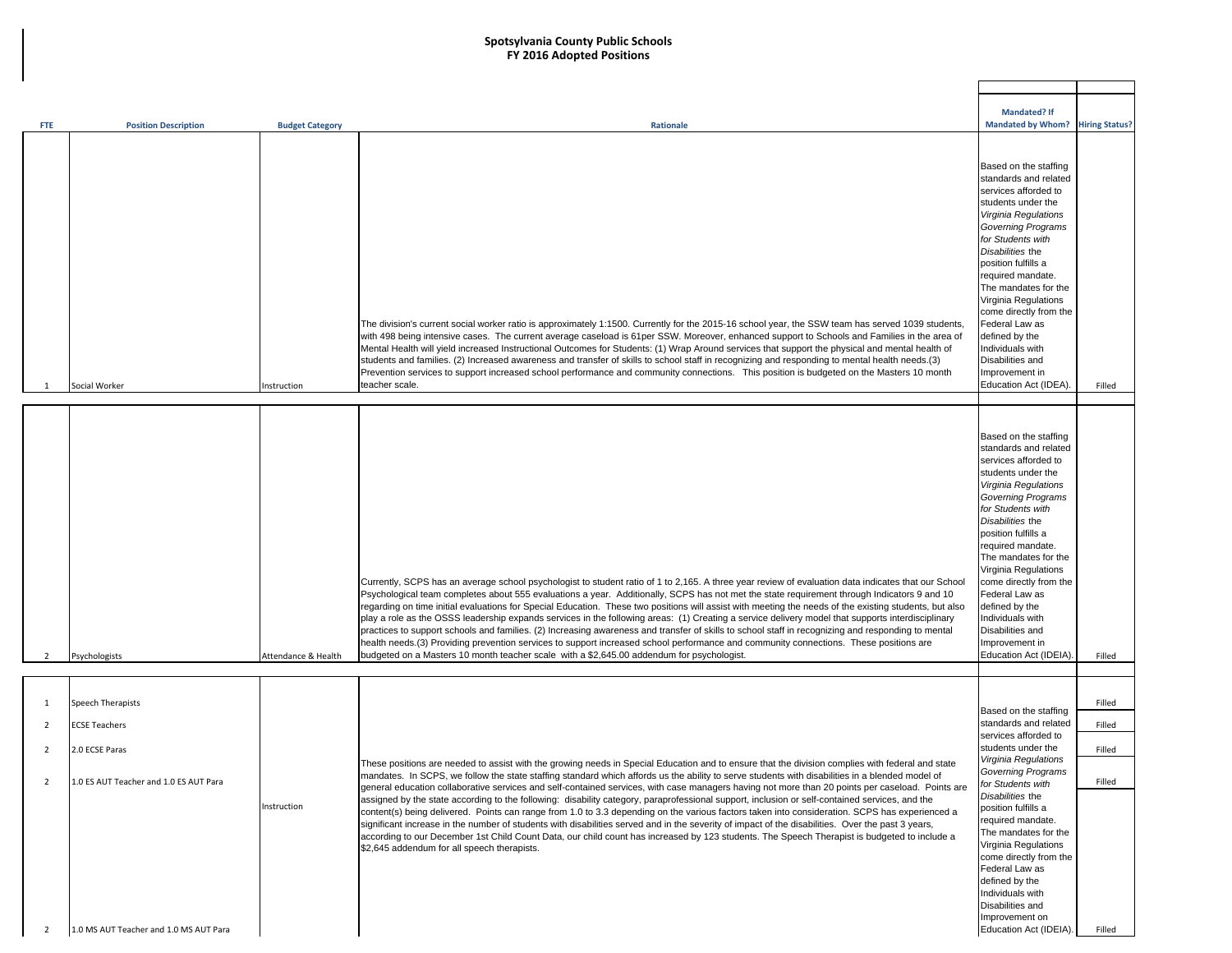| 3              | <b>ESOL</b> teachers                                                         | nstruction          | Three ESOL teachers are needed to account for a growing ESOL population and increasingly complex educational needs of ELLs. SCPS currently<br>has 1194 ELL students and 18 ESOL teachers, with a student/teacher ratio of 1/66. The expected outcome is increased support for ELLs and for<br>classroom teachers, resulting in: improved classroom learning experiences and thus improved achievement scores for the LEP subgroup and Title<br>III AMAOs.                                                                                                                                                                                                                                                                                                                                                                                                                                               | <b>SOQ - 17 ESOL</b><br>teachers per 1,000<br>identified ESOL<br>students - We have 21<br>so we meet this<br>currently, but we<br>continue to see an<br>increase in numbers<br>and the level of<br>student entering our<br>schools requires<br>significant support | Filled   |
|----------------|------------------------------------------------------------------------------|---------------------|---------------------------------------------------------------------------------------------------------------------------------------------------------------------------------------------------------------------------------------------------------------------------------------------------------------------------------------------------------------------------------------------------------------------------------------------------------------------------------------------------------------------------------------------------------------------------------------------------------------------------------------------------------------------------------------------------------------------------------------------------------------------------------------------------------------------------------------------------------------------------------------------------------|--------------------------------------------------------------------------------------------------------------------------------------------------------------------------------------------------------------------------------------------------------------------|----------|
|                | Regional Specialist Teacher - Adult Education (to<br>be funded by the grant) | Instruction         | This position is grant funded and will be used to increase achievement for our adult learning community.                                                                                                                                                                                                                                                                                                                                                                                                                                                                                                                                                                                                                                                                                                                                                                                                |                                                                                                                                                                                                                                                                    | Unfilled |
| $\overline{2}$ | Math Teachers                                                                | nstruction          | Based on longitudinal math achievement data, 2 additional licensed mathematics teachers are needed to support middle school math instruction.<br>The expected outcome is research based instructional practices in math to support increased mathematics achievement.                                                                                                                                                                                                                                                                                                                                                                                                                                                                                                                                                                                                                                   | SOQ - 1 per 25<br>students (division<br>average) Teachers<br>shall teach no more<br>than 750 student<br>periods per week<br>Teachers of block<br>programs with no<br>more than 120 student<br>periods per day may<br>teach 30 class periods<br>per week            | Filled   |
| $\overline{7}$ | Middle School teachers                                                       | Instruction         | 3.5 middle school classroom teachers are needed to support gifted services and the collaborative SCOPE model. In addition, 3.5 middle school<br>classroom teachers are needed to support remedial reading efforts. The expected outcomes are increased achievement through better support<br>services in the middle schools. (Currently, our middle schools use both SCOPE and Reading Resource teachers as classroom teachers of record.<br>This restricts the amount of support for our struggling readers and for our gifted students as it limits the teachers' availability to provide both direct<br>and collaborative services.)                                                                                                                                                                                                                                                                 | אטט וווט - שוווט<br>We do not meet this 1<br>ull-time per 1000<br>students in grades K-<br>12<br><b>Reading Resource -</b><br>SOQ 1 full-time per                                                                                                                  | Filled   |
| 12             | Teaching positions                                                           | Instruction         | These 12 classroom teachers will be used as a targeted resource to impact class size where most needed.                                                                                                                                                                                                                                                                                                                                                                                                                                                                                                                                                                                                                                                                                                                                                                                                 |                                                                                                                                                                                                                                                                    | Filled   |
| 10             | <b>Bus Drivers</b>                                                           | Transportation      | These driver positions are for both general education and special education needs. Specifically, additional drivers and attendants are needed<br>because of the influx of Special Education students requiring special transportation. Last year, SCPS transported 511 special education students.<br>This year SCPS is transporting 723 special education students. The expected outcome is increased compliance, efficiency and safety, timely<br>transport of students as well as a reduction in loss of instructional time.                                                                                                                                                                                                                                                                                                                                                                         | Not SOQ                                                                                                                                                                                                                                                            | Filled   |
| 5              | <b>Bus Aides</b>                                                             | Transportation      | All 5 of these aide positions are needed to meet the needs of our special education students and the expected outcome is increased efficiency and<br>safety, timely transport of SpEd students                                                                                                                                                                                                                                                                                                                                                                                                                                                                                                                                                                                                                                                                                                          | Not SOQ                                                                                                                                                                                                                                                            | Filled   |
|                | Nurse                                                                        | Attendance & Health | During the 2013-2014 school year, there were only two days when substitute nurses were not used. Given the increasing number of medically<br>fragile children, the increasing number of students with disabilities, and the number of students with serious allergies and asthma, it is imperative to<br>ensure each school is staffed daily with a registered nurse. In the absence of the school nurse, the Floating Nurse would perform the school nurse<br>functions of administering health care service to students and staff, including administering medications and following procedural quidelines. This<br>position would rotate to the school of greatest need as determined by the Nurse Practitioner. If there were days that no substitute nurses were<br>needed, the Floating Nurse would assist the Director of Health Services in training, screening and other necessary activities. | Not SOQ                                                                                                                                                                                                                                                            | Unfilled |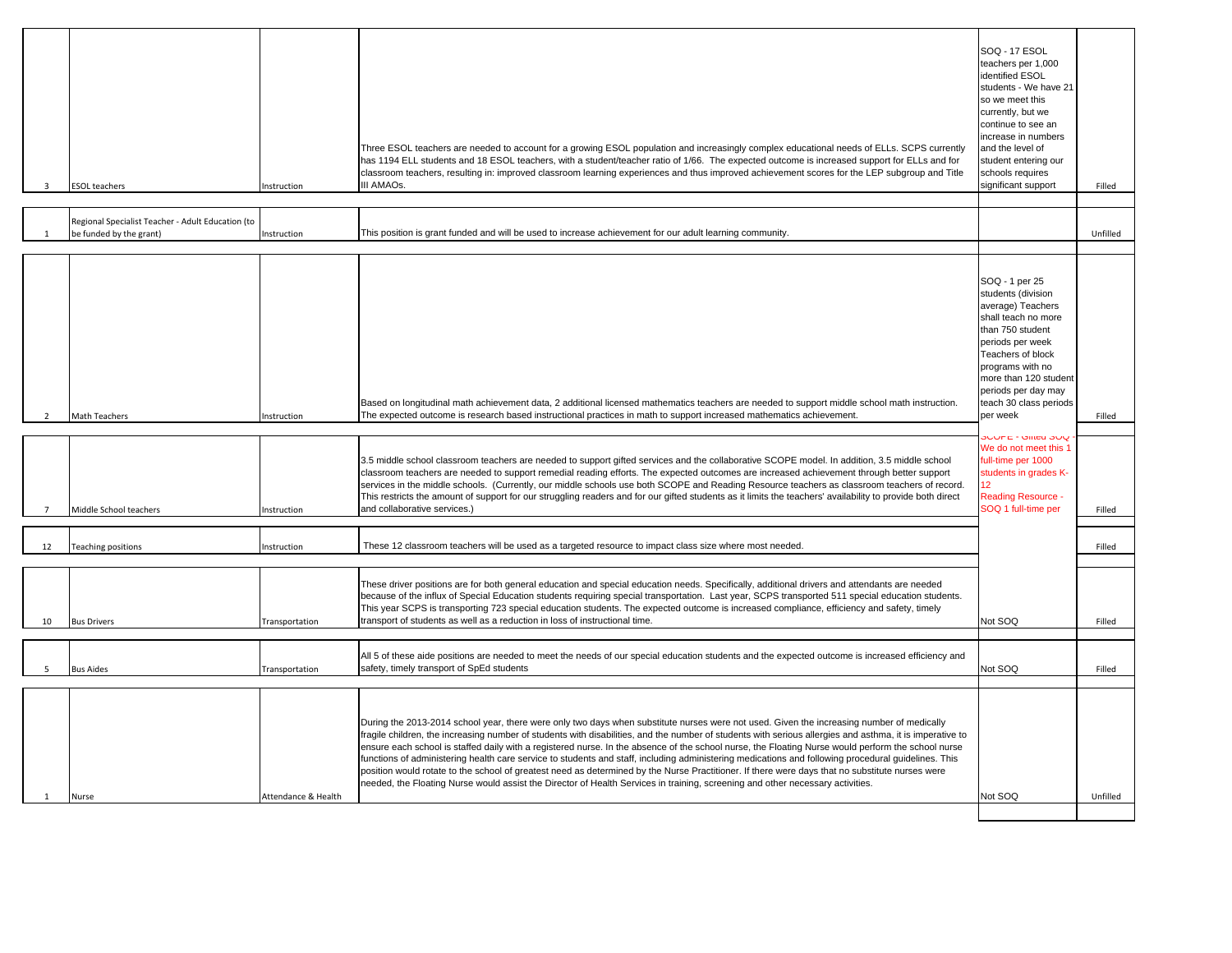| -1                                       | <b>Instructional Director position</b>                                                                                          | nstruction                                                                | This position will assist with responding to the increased accountability mandates and providing additional oversight to school sites.                                                                                                                                                                                                                                                                                                                                                   | Not SOQ - This<br>position will assist with<br>providing additional<br>oversight to school<br>sites and responding<br>to the increased<br>accountability<br>mandates. The<br>oversight would<br>support the<br>instructional practices<br>at the elementary to<br>increase student<br>achievement<br>specifically in literacy<br>and mathematics. | Filled                                                             |
|------------------------------------------|---------------------------------------------------------------------------------------------------------------------------------|---------------------------------------------------------------------------|------------------------------------------------------------------------------------------------------------------------------------------------------------------------------------------------------------------------------------------------------------------------------------------------------------------------------------------------------------------------------------------------------------------------------------------------------------------------------------------|---------------------------------------------------------------------------------------------------------------------------------------------------------------------------------------------------------------------------------------------------------------------------------------------------------------------------------------------------|--------------------------------------------------------------------|
| -1                                       | Communications Specialist/Grant Writing                                                                                         | Administration                                                            | This individual will have great interpersonal skills with experience in business development, exceptional writing skills and an understanding of the<br>workings in an education community to interface with teachers for grant writing/funding opportunities. Overall, this position will provide assistance in<br>managing communications and community engagement - specifically business partners to support our strategic plan Goal 2 - Communications and<br>Community Engagement. |                                                                                                                                                                                                                                                                                                                                                   | Filled                                                             |
| -1                                       | Data Systems position                                                                                                           | Technology                                                                | This IT position will assist with the increasing need for data analytics (and report generation) as a result of increased state and Federal<br>accountability criteria. In addition, this position will also provide teacher and leader level data resources and professional learning to support<br>informed, instructional decision-making at the division, school, PLC team level and individual teacher level.                                                                       | Not SOQ - This<br>position will support<br>the dire need to<br>provide data at every<br>level throughout the<br>division to support<br>data driven decision<br>making to support<br>personalized learning<br>for all students.                                                                                                                    | Filled                                                             |
| $-1$<br>$-1$<br>$-1.375$<br>$-1$<br>$-1$ | <b>IT Analyst</b><br><b>Health Analyst</b><br>Liaison Blocks<br>Instructional Technology Resource Teacher<br>6 hour Café Worker | Technology<br>Administration<br>Instruction<br>Technology<br>Food Service | These positions were eliminated through attrition.                                                                                                                                                                                                                                                                                                                                                                                                                                       |                                                                                                                                                                                                                                                                                                                                                   | Eliminated<br>Eliminated<br>Eliminated<br>Eliminated<br>Eliminated |
| $\overline{2}$                           | <b>Instructional Technology Aides</b>                                                                                           | Technology                                                                | Asst Superintendent has requested one ITA in every building based on feedback from school level leadership. This satisfies the state SOQ/strategic<br>plan goal Field techs have functioned as ITAs when we are short staffed. Additional ITAs will allow Field Techs to do their job completely, which<br>helps Technology Engineer staff better serve the school division as a whole.                                                                                                  | SOQ (1 per 1,000)<br>students -not meeting<br>this, We only have 18<br><b>ITA</b>                                                                                                                                                                                                                                                                 | Filled                                                             |
|                                          | Teaching & Learning Coaches                                                                                                     | Instruction                                                               | According to research, job embedded professional learning experiences for adults yeilds the greatest impact on student learning. One of the most<br>effective delivery model in place in SCPS has been instructional coaching for over a decade. The teaching and learning coaches were added to<br>provide job embedded coaching for all teachers K-12. The additional two positions only joined a team of three.                                                                       | Not SOQ - Directly<br>supports student<br>learning through the<br>job embedded<br>professional learning<br>for the teachers who<br>directly serve the<br>students.                                                                                                                                                                                | Filled                                                             |
| 1                                        | Assistant Director of Teaching & Learning                                                                                       | Instruction                                                               | The Assistant Director of Teaching and Learning supports the curriculum development process, oversees the Title III program, and supports the<br>ESOL teachers through offering best practices throughout the entire school division. She also co-supervises the coaching team.                                                                                                                                                                                                          | Not SOQ - However,<br>this position directly<br>supports the students<br>by providiing the<br>support to carry out<br>the processes to<br>enrich curriculum<br>quides and tools<br>needed for the<br>students to find<br>success.                                                                                                                 | Filled                                                             |